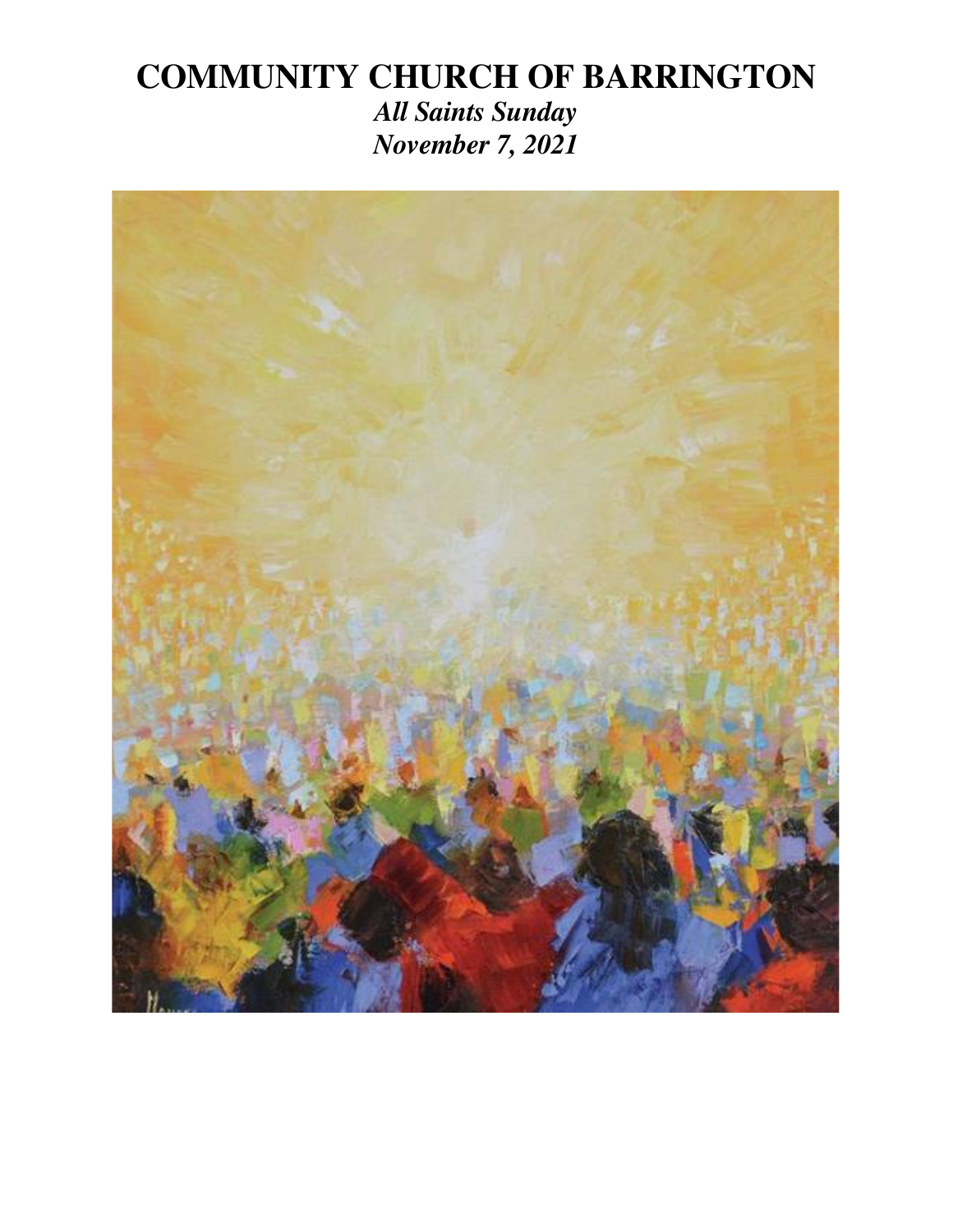### **ORDER OF SERVICE November 7, 2021**

# **PRELUDE** *'Til We Meet Again (Heather Sorenson Natalia Revinski Deep River (Lloyd Larson)/Shall We Gather at the River (Mary McDonald)*

### **WELCOME and ANNOUNCEMENTS**

# **LITANY FOR ALL SAINTS AND ALL SOULS** *Alayne McNulty*

| One Voice:          | We remember, O God, the lives of ordinary and extraordinary people of faith |
|---------------------|-----------------------------------------------------------------------------|
|                     | who have blazed trails of courage and compassion.                           |
| <b>Many Voices:</b> | We remember, and our hearts are filled with gratitude for their prayers     |
|                     | and examples.                                                               |
| One Voice:          | We remember the remarkable acts of fearlessness in the face of danger or    |
|                     | disgrace and the sacrifices made to follow in the Way of Jesus.             |
| <b>Many Voices:</b> | We remember, O God, the gentle strength of parents, the teachings of        |
|                     | grandmothers and grandfathers, the support of family, the loyalty of        |
|                     | friends, the kindness of strangers.                                         |
| One Voice:          | We remember their love and comfort, and their words of encouragement and    |
|                     | challenge. Their presence is still felt in our hearts.                      |
| <b>Many Voices:</b> | We remember in every time and place the many saints of God who have         |
|                     | shown us the love and freedom of Christ, and we are grateful.               |
| <b>All Voices:</b>  | Let us come into worship knowing we are surrounded by a great cloud of      |
|                     | witnesses. Let us praise God for the names written on the banners, and the  |
|                     | names written in our hearts. Amen.                                          |

# **\*HYMN For All the Saints #751 vs. 1, 2, 3**

# **INVOCATION Rev. Jeanne Hanson**

### **Remembrance and a Reading of Names Ted Newman**  Ted Newman

Now hear the names of those whom we remember this year. As the names are read of those whom we love, and whom we have added to our All Saints and All Souls' banners, please pray for their families and for the families of all who love and miss those who have gone on before.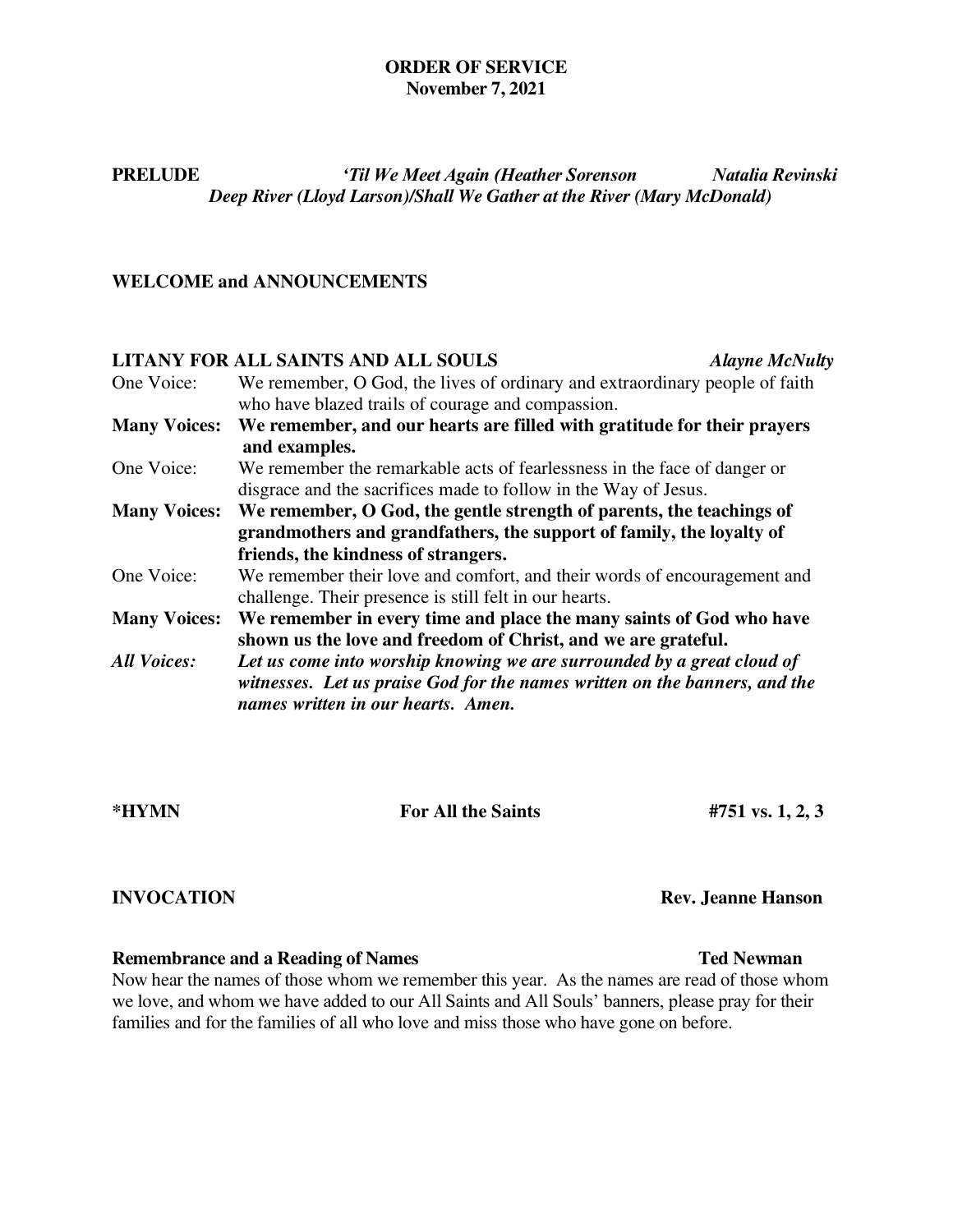*As each name is called a single bell will be sounded. Glee Huddlestun*

| Andre Bell            | Arthur L. Rice III    |
|-----------------------|-----------------------|
| <i>Caroline Dwyer</i> | Clarke Robinson       |
| Ed Koenig             | Anna Shelton          |
| Phil Lageschulte      | Leslie Shelton        |
|                       | <i>George Tinsley</i> |

## **CANDLE LIGHTING**

 **All may come forward to light a candle of remembrance.** 

 *As you come forward to light your candle, please walk forward down the pulpit side of the aisle. Please return to your seat down the lectern side of the aisle.* 

### **CLOSING PRAYER Rev. Jeanne Hanson**

Almighty God, you love us so much that you gave us your Son to lead us from darkness to light, and from death to life. You raise us up with Christ, and you give us a place with Him in the heavenly realms. We are filled with gratitude for your grace and the promise of life eternal. With love we praise and thank you, and together we say the prayer that your son taught his disciples to pray:

## **THE LORD'S PRAYER (unison):**

**Our Father, Who art in heaven, hallowed be Thy name; Thy kingdom come; Thy will be done on earth as it is in heaven. Give us this day our daily bread, and forgive us our debts as we forgive our debtors. Lead us not into temptation, but deliver us from evil, for Thine is the kingdom and the power and the glory forever. Amen.** 

### **SCRIPTURE LESSONS** Alayne McNulty

Hebrews 11:  $1 - 3$ , and 12: 1-2

(11) Now faith is the assurance of things hoped for, the conviction of things not seen. Indeed, by faith our ancestors received approval. By faith we understand that the worlds were prepared by the word of God, so that what is seen was made from things that are not visible. (12) Therefore, since we are surrounded by so great a cloud of witnesses, let us also lay aside every weight and the sin that clings so closely, and let us run with perseverance the race that is set before us, looking to Jesus the pioneer and perfector of our faith, who for the sake of the joy that was set before him endured the cross, disregarding its shame, and has taken his seat at the right hand of the throne of God.

> Reader: The word of God, for the people of God. P**eople: Thanks be to God**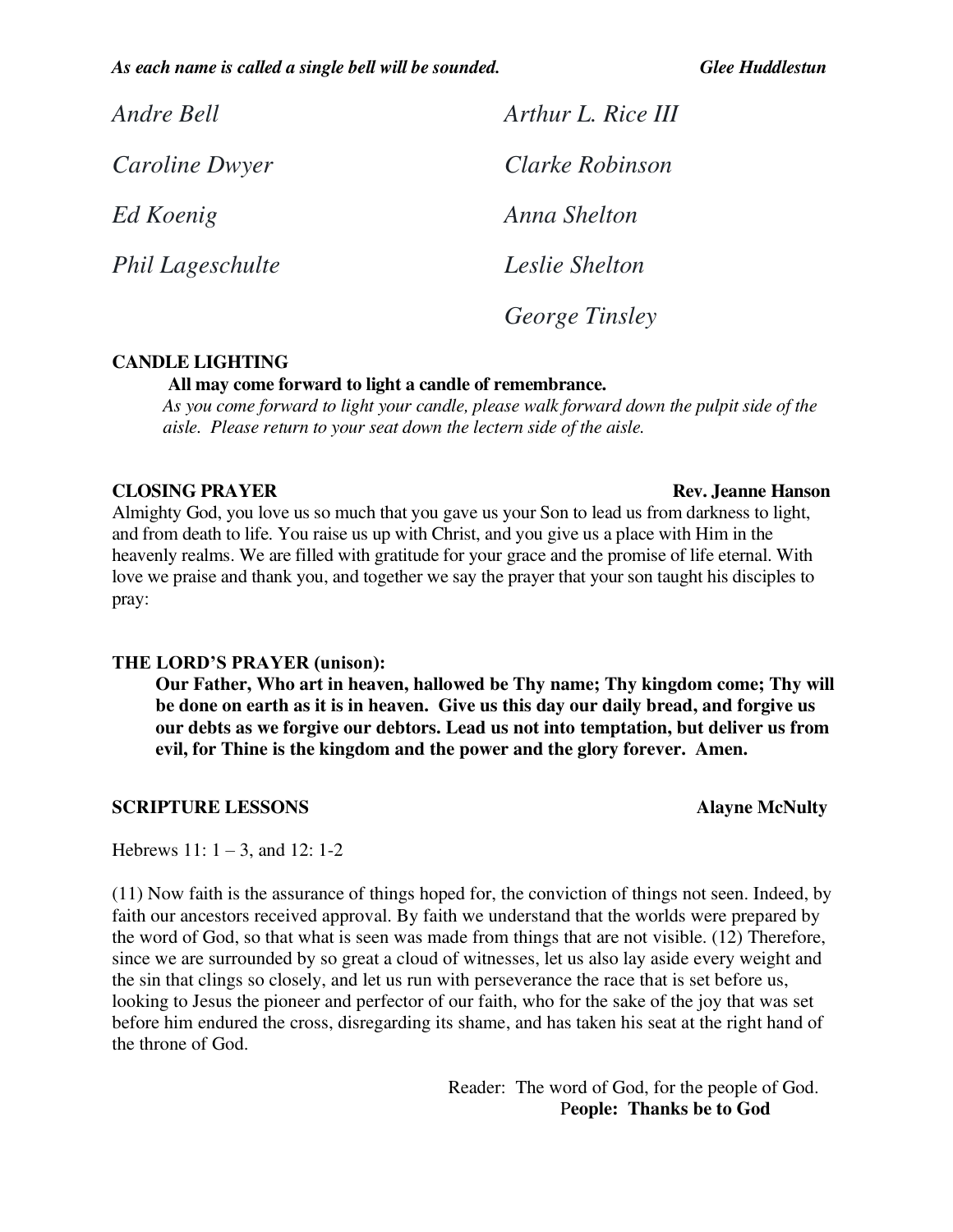### **\*GLORIA PATRI**: **#808**

*Glory to the Father, glory to the Son, glory to the Holy Spirit, Three in One; as it was in the beginning, is now, and shall be, world without end. Amen* 

# **OFFERING OF GIFTS**

 **Musical Offering Near to the Heart of God Arr. Ruth Elaine Schram** 

### **DOXOLOGY**

*Praise God from who all blessings flow; praise Him, all creatures here below; Praise Him above, ye heavenly host; praise Father, Son, and Holy Ghost. Amen.* 

## **PRAYER OF DEDICATION**

### **CALL TO PRAYER HYMN 297**

Spirit of the living God, fall a-fresh on me. Spirit of the living God, fall a-fresh on me. Break me, melt me, mold me, fill me; Spirit of the living God, fall a-fresh on me.

## **JOYS and CONCERNS OF THE CHURCH**

**One Voice:** Gracious God, **Many Voices: Hear our prayer.**

# **PASTORAL PRAYER**

| <b>SPECIAL MUSIC</b> |                                                                            |                                   | <b>Allerseelen (All Souls Day)</b> | <b>Richard Strauss</b> |  |
|----------------------|----------------------------------------------------------------------------|-----------------------------------|------------------------------------|------------------------|--|
|                      | <b>PRAYER for ILLUMINATION</b>                                             |                                   |                                    |                        |  |
| One Voice:           |                                                                            | May the words of my mouth,        |                                    |                        |  |
| <b>All Voices:</b>   | And the meditations of our hearts, be acceptable in Thy sight, O Lord, our |                                   |                                    |                        |  |
|                      |                                                                            | <b>Strength and our Redeemer.</b> | Amen.                              |                        |  |
|                      |                                                                            |                                   |                                    |                        |  |
|                      |                                                                            |                                   |                                    |                        |  |

| <b>SERMON</b> | <b>Unseen and Invisible Forces</b> | <b>Rev. Jeanne Hanson</b> |
|---------------|------------------------------------|---------------------------|
|               |                                    |                           |

## **CELEBRATION OF THE LORD'S SUPPER**

## **INVITATION to the TABLE**

 One Voice: Jesus said, "I am the bread of life. You who come to me shall not hunger; you who believe in me shall never thirst." Christ our Lord, who gave Himself in such great love, invites to His table all who love Him and seek to grow into His likeness. Let us draw near, with faith, and in humble confession.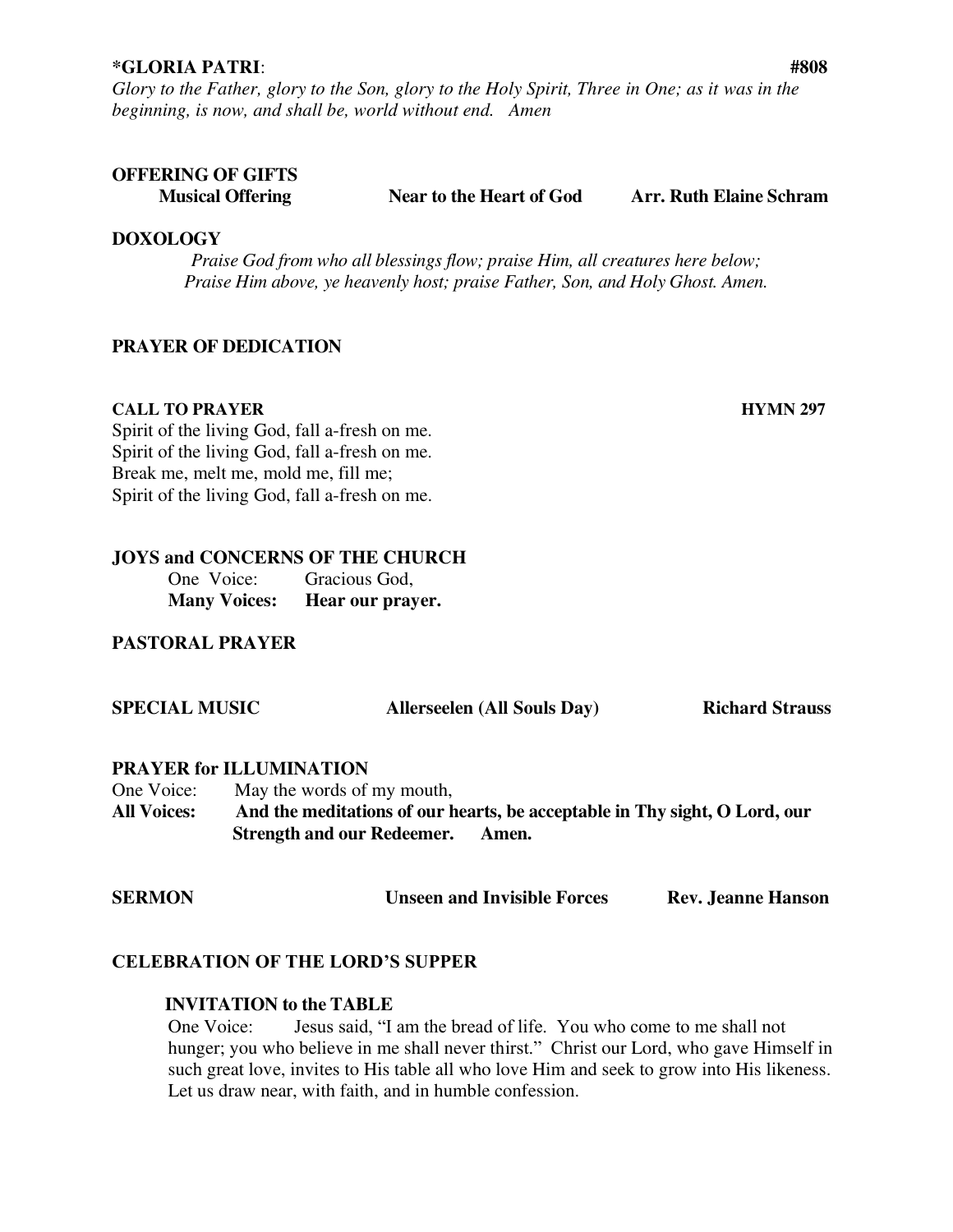**Many Voices: God of grace and communion, we confess that we have failed to love You with all our heart, soul, and mind. By Your mercy, grant us Your forgiveness, and strengthen us in our love for You as we partake of the bread and cup, symbols of Your life, given for us.** 

 One Voice: Come to the table, see yourself as Christ sees you, precious, chosen, beloved, and worthy of the kingdom of God.

### **BLESSING and SHARING of the BREAD**

*Behold the Lamb**Arr. Lloyd Larson*

### **BLESSING and SHARING of the CUP**

*Think of Me and Remember Arr. Joel Raney* 

**PRAYER of THANKSGIVING (unison) We thank you, God, for giving us the faith to see the Truth that our eyes cannot perceive. Thank you for the gift of your son, who continues inhabit our lives through your unseen and indivisible Holy Spirit. Thank you for refreshing our souls, restoring our faith, and renewing our hearts by your gracious hospitality in communion with you. We give you good thanks and praise for all the saints who have gone before us and will be there to welcome us Home when our race has been run and we have kept the faith. In Jesus name. Amen.** 

**CLOSING HYMN:** Immortal, Invisible, God Only Wise 62 vs. 1 & 4

Immortal, invisible, God only wise, in light inaccessible hid from our eyes, Most blessed, most glorious, the Ancient of Days, almighty, victorious, thy great name we praise.

Great Father of glory, pure Father of light, thine angels adore thee, all veiling their sight; All praise we would render; O help us to see 'tis only the splendor of light hideth thee.

**\*BENEDICTION Rev. Jeanne Hanson** 

**POSTLUDE Rejoice in God's Saints Arr. Craig Courtney**